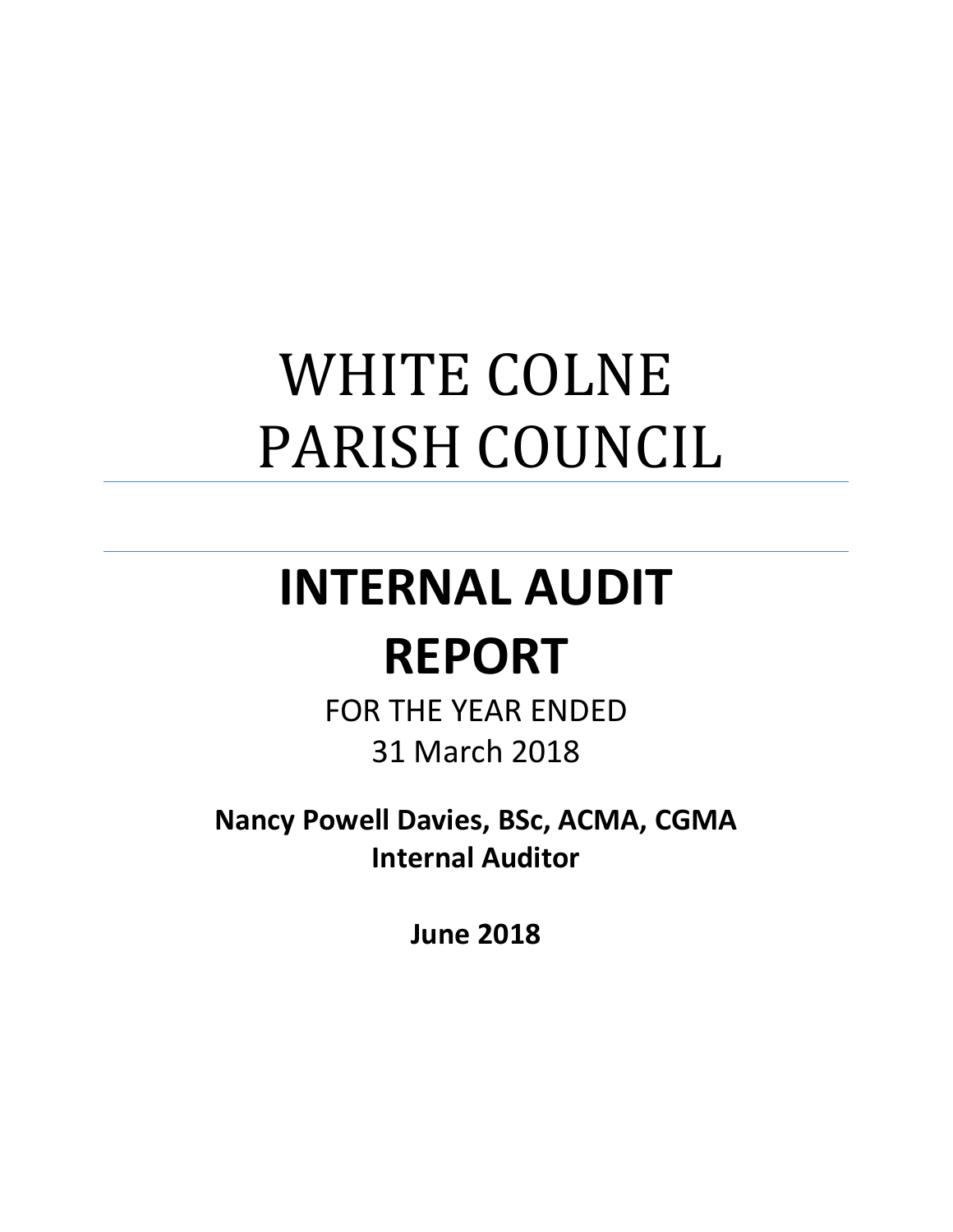#### **Introduction**

A smaller authority is required by Regulation 5(1) of the Accounts and Audit Regulations 2015 to 'undertake an effective internal audit to evaluate the effectiveness of its risk management, control and governance processes, taking into account public sector internal auditing standards or guidance.' These auditing standards and guidance have been set out in 'Governance and Accountability for Smaller Authorities in England' published in March 2017 and available on the NALC website. My internal audit review of the Parish Council's financial affairs for the year was guided by these documents and the requirements of the Annual Internal Audit Report that forms part of the Annual Governance and Accountability Return for the Council.

I would like to take this opportunity to express my appreciation to Mr Williams, Clerk and Responsible Finance Officer to the Council for his assistance.

#### **Findings**

The major findings and recommendations are listed below. More details can be found in the Appendices provided with this report.

- 1. A computerised spreadsheet accounting system is in use for the main council activities with separate sheets for some but not all of the transactions relating to the village hall. These all reconcile to the bank statements.
- 2. The budgetary process supporting deliberations for the annual precept requirements are adequate. A statement of transactions and funds available is provided for each meeting with a comparison of progress against budget. Details of transactions and funds relating to the village hall are also reported.
- 3. At the year end the council had total reserves just over £23,000. Of this, monies received from the 50 Club are earmarked for specific projects and a further sum has been set aside towards the cost of re-roofing the Village Hall. This left just under £15,000 as general reserves which is an appropriate level
- 4. Standing Orders and Financial Regulations were reviewed by the Council at its meeting in March 2018.
- 5. The Council agreed an updated Risk Management Policy at its meeting in March 2018. This does not include any consideration of the risks of using electronic banking.
- 6. The council accounts on a cash or receipts and payments basis where payments are recorded when made rather than being matched to the period to which they relate. This is appropriate for a council of this size.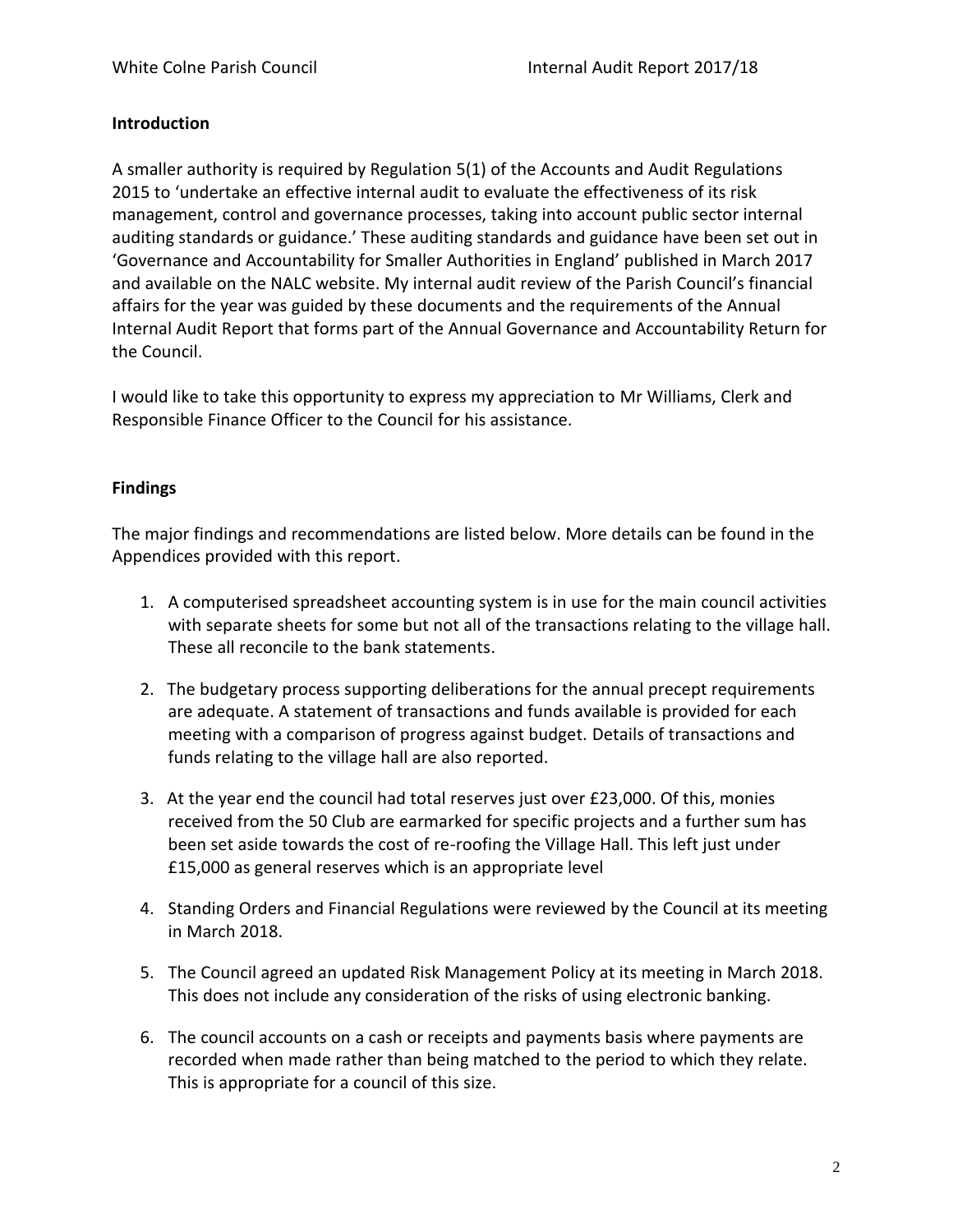7. Under the Transparency Code for Smaller Authorities 2014, the Parish Council are now required to publish certain information on a website. The Council manages its own website which contains some beautiful photos of the village and has an interesting style. It does not, however, contain much of the information required by the Transparency Code, most notably a copy of the Annual Return for the year ended 31 March 2017 and accompanying documents and a list of land and building assets. Further details are given in Appendix 2 to this report.

#### **Recommendations**

My recommendations to the Council are shown below.

- 1. The risks involved in using electronic banking and the ways these have been addressed should be added to the overall council risk assessment.
- 2. The information required under the Transparency Code for Smaller Authorities 2014 must be posted on the Councils website.

#### **Opinion**

The financial affairs of the council are generally well maintained. The Council should continue to work with the Clerk and Responsible Finance Officer to address the issues raised above.

*N Powell Davies*

Nancy Powell Davies ACMA, CGMA 21st June 2018

\_\_\_\_\_\_\_\_\_\_\_\_\_\_\_\_\_\_\_\_\_\_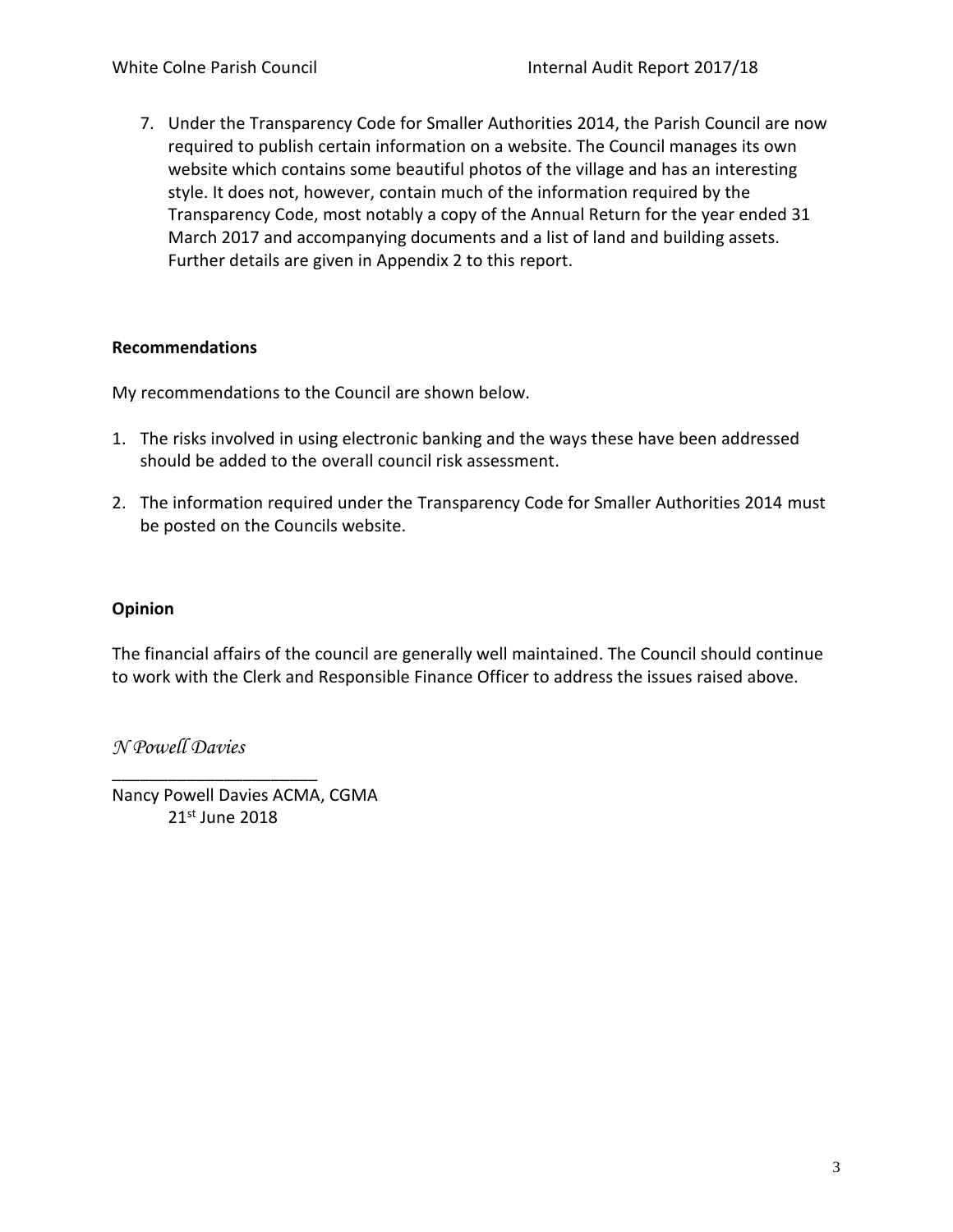## **WHITE COLNE PARISH COUNCIL – DETAILED FINDINGS 2017/18**

| Expectation                                                                                                                                                             | <b>Findings</b>                                                                                                                                                                                                                                                                                                                                                                                                                        | <b>Recommendations</b>                                                                                                                                 |
|-------------------------------------------------------------------------------------------------------------------------------------------------------------------------|----------------------------------------------------------------------------------------------------------------------------------------------------------------------------------------------------------------------------------------------------------------------------------------------------------------------------------------------------------------------------------------------------------------------------------------|--------------------------------------------------------------------------------------------------------------------------------------------------------|
| A Appropriate books of account have<br>been properly kept throughout the year.                                                                                          | A computerised spreadsheet accounting<br>$\bullet$<br>system is in use for the main council activities. This<br>reconciles to the bank statements.<br>Although the Responsible Financial Officer<br>now has responsibility for all transactions related<br>to the Village Hall, separate spreadsheets<br>continued to be maintained during the year and a<br>second bank account is used for many but not all<br>related transactions. | Agreed that expectation met with.<br>$\bullet$                                                                                                         |
| B The council's financial regulations<br>have been met, payments were<br>supported by invoices, expenditure was<br>approved and VAT was appropriately<br>accounted for. | <b>Standing Orders and Financial Regulations</b><br>$\bullet$<br>were reviewed by the Council at its meeting in<br>March 2018.<br>Payments were supported by invoices in<br>$\bullet$<br>most cases and expenditure is approved by the<br>Council.<br>VAT was appropriately accounted for.                                                                                                                                             | Agreed that expectation met with.<br>$\bullet$                                                                                                         |
| C The council assessed the significant<br>risks to achieving its objectives and<br>reviewed the adequacy of arrangements<br>to manage these.                            | The Council agreed an updated Risk<br>$\bullet$<br>Management Policy at its meeting in March 2018.<br>This does not include any consideration of the<br>risks of using electronic banking.                                                                                                                                                                                                                                             | The risks involved in using electronic<br>banking and the ways these have been<br>addressed should be added to the overall<br>council risk assessment. |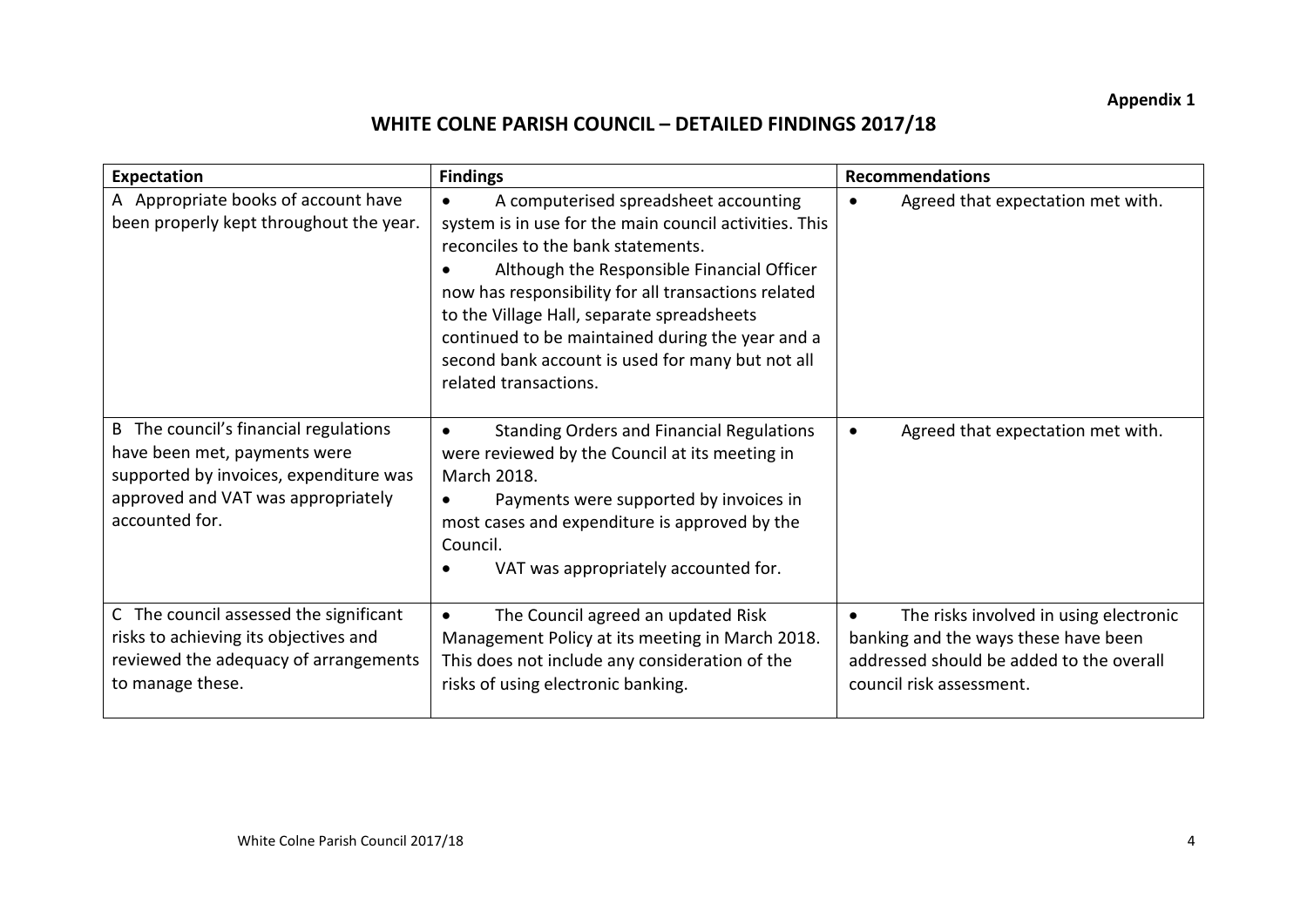| Expectation                                                                                                                                                                | <b>Findings</b>                                                                                                                                                                                                                                                                                                                                                                                                                                                                                                                                                                                                                                                                                                | <b>Recommendations</b>                         |
|----------------------------------------------------------------------------------------------------------------------------------------------------------------------------|----------------------------------------------------------------------------------------------------------------------------------------------------------------------------------------------------------------------------------------------------------------------------------------------------------------------------------------------------------------------------------------------------------------------------------------------------------------------------------------------------------------------------------------------------------------------------------------------------------------------------------------------------------------------------------------------------------------|------------------------------------------------|
| D The annual precept requirements<br>resulted from an adequate budgetary<br>process; progress against budget was<br>regularly monitored; and reserves were<br>appropriate. | The budgetary process supporting<br>$\bullet$<br>deliberations for the annual precept requirements<br>are adequate.<br>A statement of transactions and funds<br>$\bullet$<br>available is provided for each meeting with a<br>comparison of progress against budget. These<br>now include transactions and bank balances<br>related to the Village Hall.<br>At the year end the council had total<br>reserves of £23,064. Of this, £3,166 had been<br>received from the 50 Club so was earmarked for<br>specific projects. A further £5,000 has been set<br>aside towards the cost of re-roofing the Village<br>Hall. This left £14,898 as general reserves which is<br>an appropriate level for this council. | Agreed that expectation met with.<br>$\bullet$ |
| E Expected income was fully received,<br>based on correct prices, properly<br>recorded and promptly banked; and VAT<br>was appropriately accounted for.                    | Expected income was fully received and<br>$\bullet$<br>adequately recorded. All monies for letting of the<br>Village Hall is now banked directly.<br>There is no VAT on income to be accounted<br>$\bullet$<br>for.                                                                                                                                                                                                                                                                                                                                                                                                                                                                                            | Agreed that expectation met with.<br>$\bullet$ |
| F Petty cash payments were properly<br>supported by receipts, expenditure was<br>approved and VAT appropriately<br>accounted for.                                          | The petty cash account has now been<br>$\bullet$<br>closed. Minor expenses are re-imbursed by<br>cheque.                                                                                                                                                                                                                                                                                                                                                                                                                                                                                                                                                                                                       | Agreed that expectation met with.<br>$\bullet$ |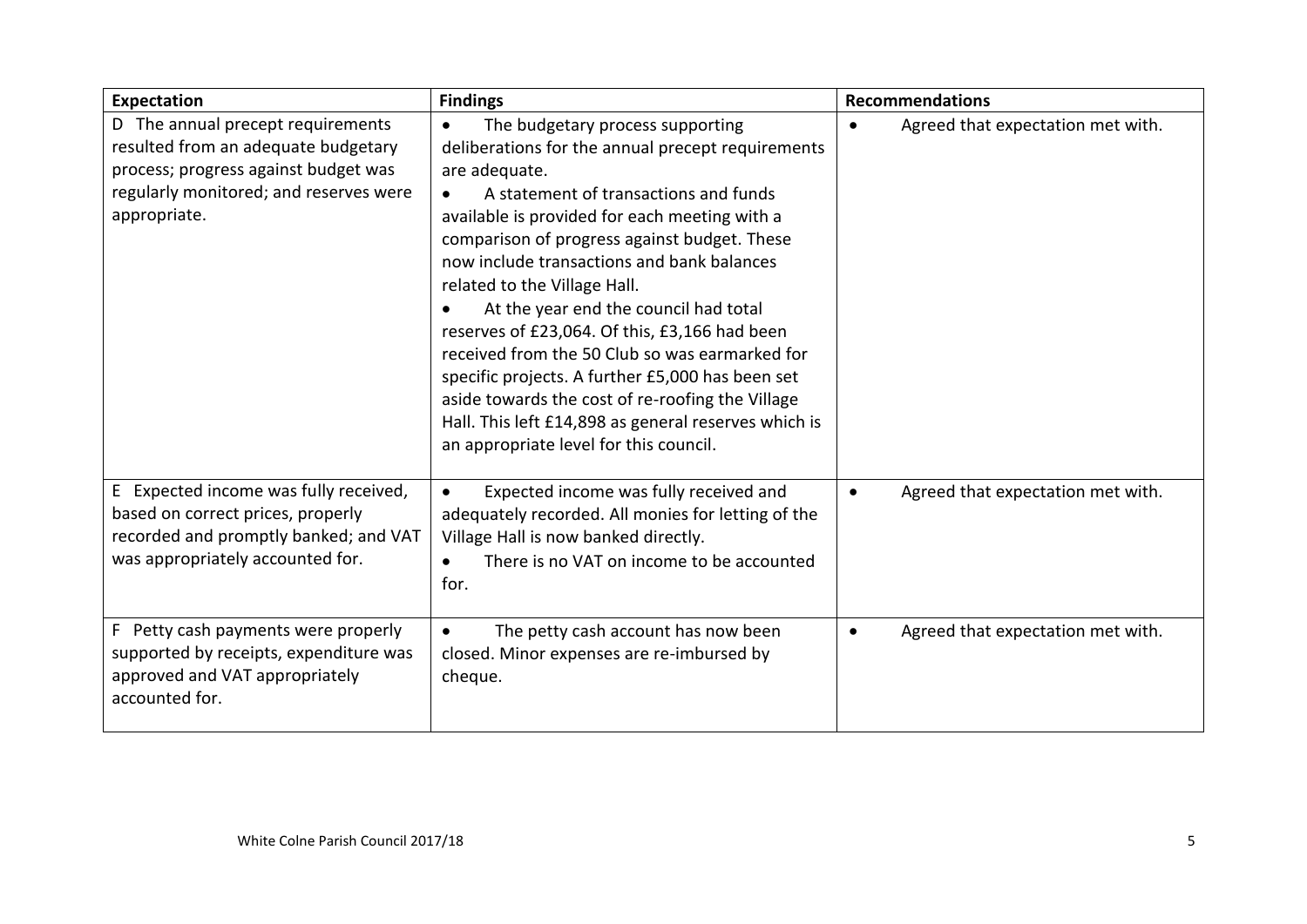| Expectation                                                                                                                                                                                                   | <b>Findings</b>                                                                                                                                                                                                                                                                                                                                                                                                                                          | <b>Recommendations</b>                         |
|---------------------------------------------------------------------------------------------------------------------------------------------------------------------------------------------------------------|----------------------------------------------------------------------------------------------------------------------------------------------------------------------------------------------------------------------------------------------------------------------------------------------------------------------------------------------------------------------------------------------------------------------------------------------------------|------------------------------------------------|
| G Salaries to employees and<br>allowances to members were paid in<br>accordance with council approvals, and<br>PAYE and NI requirements were<br>properly applied.                                             | A contract of employment for the clerk was<br>$\bullet$<br>agreed and signed in May 2011. The Council<br>agreed a 2% increase in the Clerk's salary at its<br>meeting in January 2018.<br>The village hall cleaner and booking clerk<br>$\bullet$<br>are considered to be self-employed and<br>responsible for accounting for their own tax and<br>NI.<br>No allowances were paid to members.<br>$\bullet$                                               | Agreed that expectation met with.<br>$\bullet$ |
| H Asset and investment registers were<br>complete and accurate and properly<br>maintained.                                                                                                                    | A detailed consolidated Asset Register is<br>$\bullet$<br>included in the annual accounts.                                                                                                                                                                                                                                                                                                                                                               | Agreed that expectation met with.<br>$\bullet$ |
| I Periodic and year end bank account<br>reconciliations were properly carried<br>out.                                                                                                                         | Regular reconciliations to the main council<br>$\bullet$<br>bank account are carried out and reported to each<br>Council meeting.<br>Two additional accounts were opened in<br>$\bullet$<br>March 2018 with the Unity Bank to facilitate on-<br>line banking.                                                                                                                                                                                            | Agreed that expectation met with.<br>$\bullet$ |
| J Accounting statements prepared<br>during the year were prepared on the<br>correct accounting basis, agreed to the<br>cash book and were supported by an<br>adequate audit trail from underlying<br>records. | The council accounts on a cash or receipts<br>$\bullet$<br>and payments basis where payments are recorded<br>when made rather than being matched to the<br>period to which they relate. This is appropriate for<br>a council of this size.<br>The statements comparing spend to budget<br>$\bullet$<br>estimate for each meeting are also prepared on a<br>receipts and payments basis and now include all<br>transactions relating to the village hall. | Agreed that expectation met with.<br>$\bullet$ |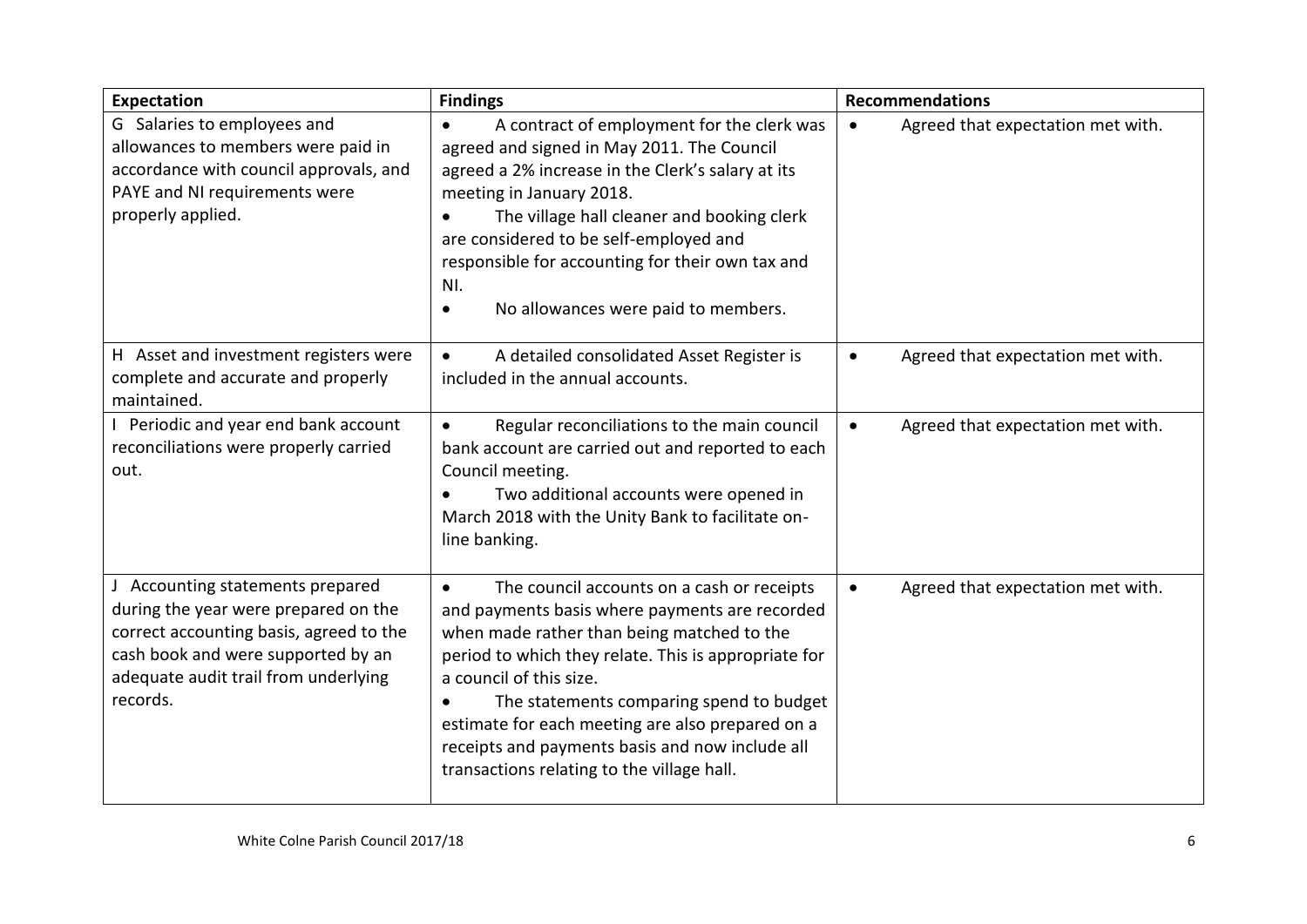## **WHITE COLNE PARISH COUNCIL REQUIREMENTS OF TRANSPARENCY CODE FOR SMALLER AUTHORITIES Information to be posted on a website**

| <b>Requirement</b>                                                        | <b>Finding</b>                                                        |
|---------------------------------------------------------------------------|-----------------------------------------------------------------------|
| PUBLICATION OF EXPENDITURE                                                | Extracts from the minutes showing all items of expenditure are posted |
| Smaller councils are required to publish annually the details of each     | on the parish council's website.                                      |
| individual item of expenditure above £100.                                |                                                                       |
|                                                                           |                                                                       |
| PUBLICATION OF END OF YEAR ACCOUNTS                                       | The annual return form for 2016/17 including the statement of         |
| Smaller councils must publish their statement of accounts according to    | accounts and accompanying bank reconciliation and explanation         |
| the format included in the annual return form.                            | of variances between years are not available on any website.          |
| The statement of accounts must be accompanied by:                         |                                                                       |
| • copy of the bank reconciliation for the relevant financial year;        |                                                                       |
| • explanation of any significant variances (e.g. more than 10-15%, over   |                                                                       |
| £200) in the statement of accounts between the current year and           |                                                                       |
| previous year;                                                            |                                                                       |
| • explanation of any differences between 'balances carried forward' and   |                                                                       |
| 'total cash and short term investments'                                   |                                                                       |
|                                                                           |                                                                       |
| PUBLICATION OF ANNUAL GOVERNANCE STATEMENT                                | The Annual Return for 2016/17 including the annual governance         |
| Councils must publish their annual governance statement according to      | statement is not available on the Council's website.                  |
| the format included in the annual return form.                            |                                                                       |
|                                                                           |                                                                       |
| PUBLICATION OF INTERNAL AUDIT                                             | The internal auditor's report that formed part of the annual          |
| Councils must publish their annual internal audit report according to the | return for 2016/17 is not available on the website.                   |
| format included in the annual return form.                                |                                                                       |
|                                                                           |                                                                       |